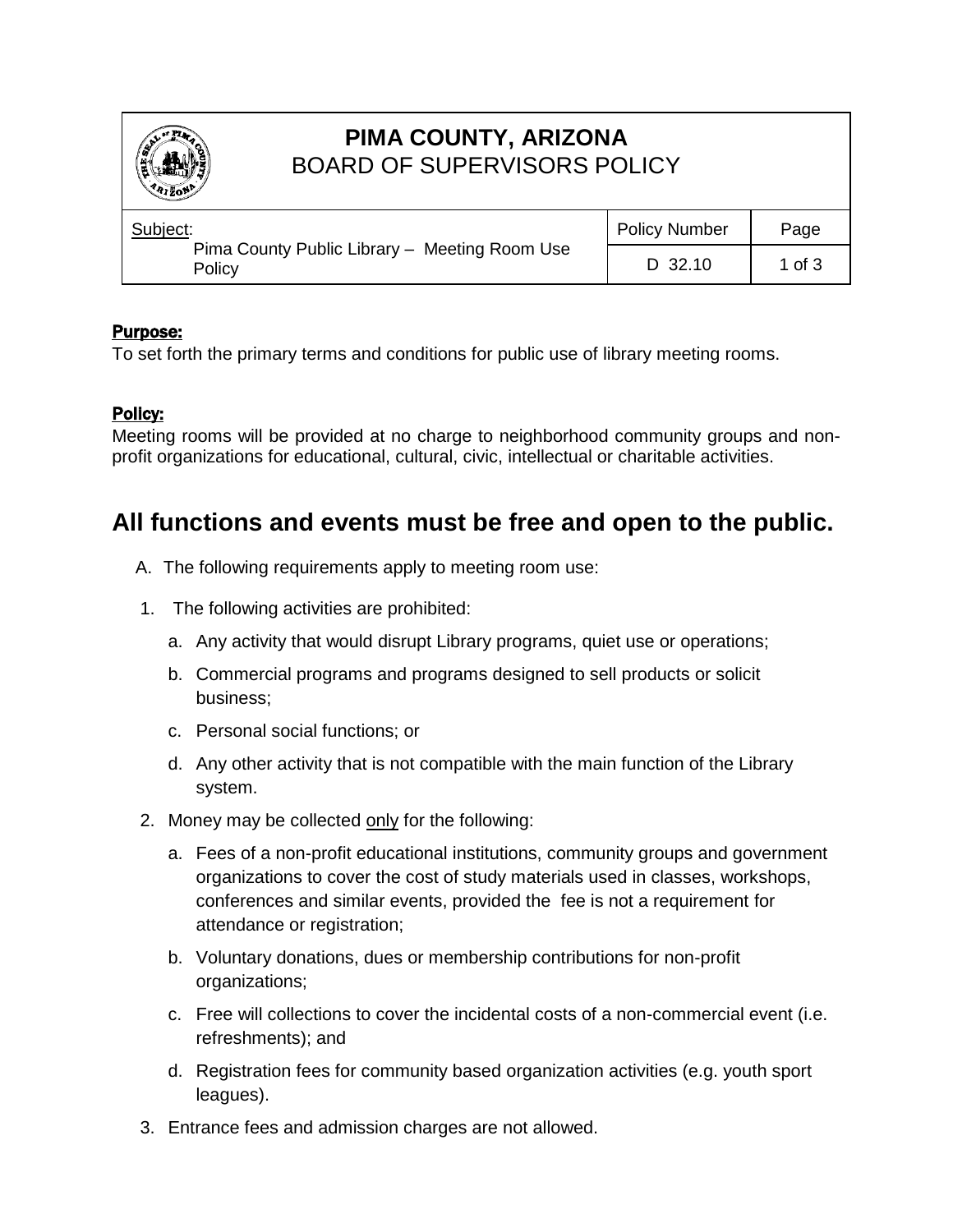| Subject:<br>Pima County Public Library - Meeting Room Use<br>Policv | <b>Policy Number</b> | Page       |
|---------------------------------------------------------------------|----------------------|------------|
|                                                                     | D 32.10              | $2$ of $3$ |

- 4. People attending an event must not be required to sign in.
- B. The Application for Meeting Room Use must be completed and submitted by an authorized representative for the group or organization. The individual that completes and signs the application will be held responsible for ensuring that the room is used in accordance with library rules.
- C. The following limitations on use apply to all groups and organizations:
	- 1. A meeting room at any one library may be used no more than three times in a threemonth period;
	- 2. A meeting room may not be reserved more than 90 days before the use is to take place;
	- 3. Meeting rooms are normally available for use during the library's normal hours of operation, however:
		- a. Meeting rooms will only be available when not needed for activities sponsored in whole or in part by the Library or for government-related activities; and
		- b. Meeting rooms may be used before or after regular library hours of operation, strictly at the discretion of the manager.
		- c. Meeting rooms must be vacated at least ten minutes before the library closes, unless other arrangements have been made with the library manager.
- D. A responsible adult must be present at all times during events for youth under the age of 18.
- E. Groups and organizations using a meeting room are responsible for:
	- 1. Setting up the room for their use and for cleanup afterwards. At the conclusion of the event, furniture must be returned to the configuration established by the library. The group, organization and the individual that reserved the room are responsible for any damage to library property and any extraordinary janitorial cost; and
	- 2. Publicizing their own events. A copy of all advertisements and announcements must be submitted to Library Administration for approval prior to printing or airing the ad or announcement. The Library has the discretion to include announcements of community meetings in the Library's on-line calendar of events.
- F. Food and non-alcoholic beverages may be served in the meeting rooms.